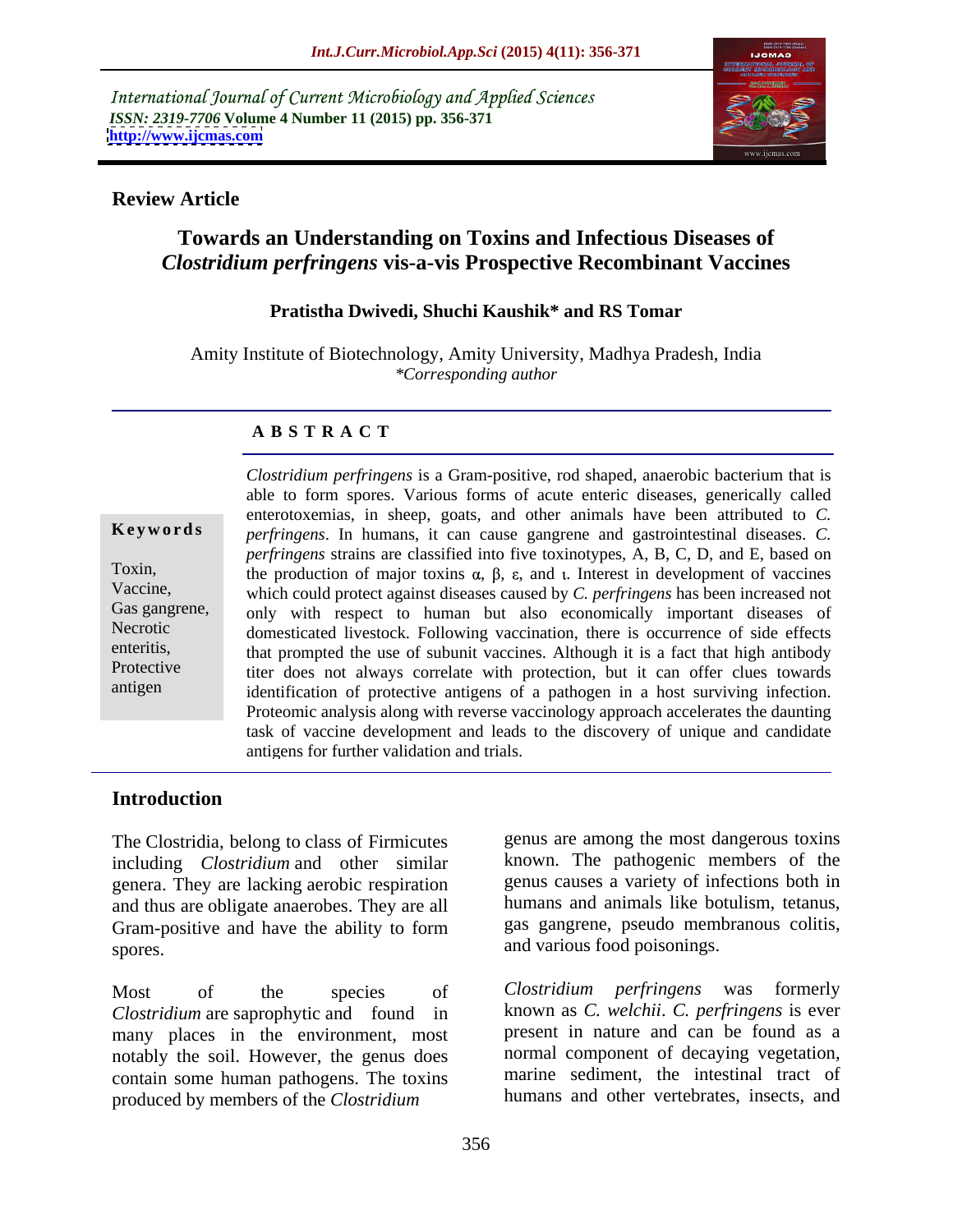soil. It is commonly found in the intestines are known to mankind since Middle Ages, it humans (Rood and Cole, 1991) and

if left untreated, results in severe shock and they produce, namely alpha-, beta-, epsilon-, cardiac stress due to the release of toxins and iota-toxins (Rood and Cole, 1991). into the bloodstream (Asmuth *et al.,* 1995). Though the cases of gangrenous infections

of animals, including humans, where it is became frequent during the World Wars of pathogenic in certain circumstances. It 1914-1918 and 1939-1945. Hundreds of causes anaerobic cellulitis, gas gangrene, thousands of soldiers died of gas gangrene enteritis necroticans, and food poisoning in as a result of battlefield injuries, and further gastrointestinal and enterotoxemic diseases important cause of the disease. Moreover, *C.*  in other animals. *perfringens* and its toxins have been listed as Gas gangrene (clostridial myonecrosis), is (BTW) agents and need attention towards an infection that originates in that tissues in finding approaches for specific detection which the blood supply has been cut off due and protection. Strains of *C. perfringens* are to trauma or circulatory blockages. From divided into five types, A to E, based on the there it soon spreads to healthy tissues and, major lethal extracellular protein toxins that *C. perfringens* was recognized as most potential biological and toxin warfare they produce, namely alpha-, beta-, epsilon-, and iota- toxins (Rood and Cole, 1991).

### **Diseases caused** *by C. perfringens***:**

| <i>C. perfringens</i> type | <b>Disease produced</b>                                       |
|----------------------------|---------------------------------------------------------------|
|                            | Gas gangrene (clostridial myonecrosis), food poisoning,       |
|                            | necrotic enteritis of infants, necrotic enteritis of poultry, |
|                            | necrotizing duodenitis (Hagiya et al., 2012)                  |
| B                          | Lamb dysentery, enterotoxemia of sheep, foals, and goats,     |
|                            | haemorrhagic enteritis in neonatal calves and foals           |
|                            | Enterotoxemia of sheep (struck), necrotic enteritis in        |
|                            | animals, Necrotic enteritis in piglets, lambs, calves and     |
|                            | foals, human enteritis necroticans (pigbel, Darmbrand)        |
| D                          | Enterotoxemia of sheep (pulpy kidney disease), Focal          |
|                            | symmetrical encephalomalacia (FSE) (Oliveira et al.,          |
|                            | 2010)                                                         |
|                            | Enteritis of rabbits, bovine and ovine enterotoxaemia         |

|  |  |                                  |  |  |  | Types αβ ε τ δ θ κ λ μ υ $En^b$ Nm <sup>c</sup> |
|--|--|----------------------------------|--|--|--|-------------------------------------------------|
|  |  |                                  |  |  |  | A + - - - - + + - + + + +                       |
|  |  | <b>B</b> + + + - + + + + + + + + |  |  |  |                                                 |
|  |  | $C$ + + - - + + + - + + + +      |  |  |  |                                                 |
|  |  |                                  |  |  |  | D + - + - - + + + + + + +                       |
|  |  | E + - - + - + + + - + + +        |  |  |  |                                                 |

### **Types of** *C. perfringens* **with toxins produced<sup>a</sup>**

**<sup>a</sup>**Based on review by Rood and Cole, 1991. **<sup>b</sup>**En = Enterotoxin. **<sup>c</sup>**Nm = Neuraminidase or sialidase.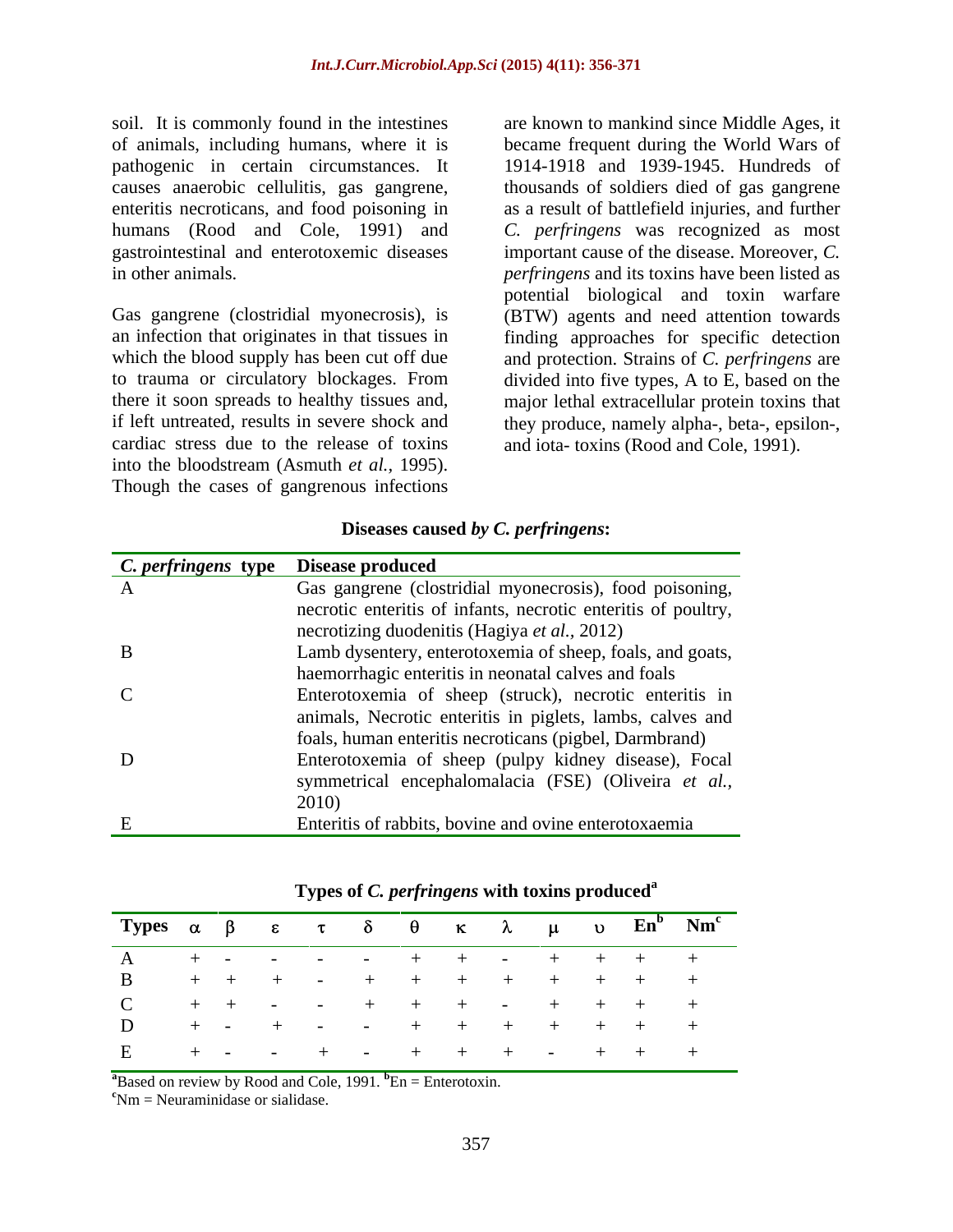*C. perfringens* strains are classified into five toxinotypes (A, B, C, D, and E) based on the and "C2-like" domains, present in injected intraperitoneally. In the gangrenous lesions, it also produces virulence factors.

Most of clostridial toxins are pore-forming toxins (PFTs) belonging to the  $\beta$ -PFT class. the domain into the hydrophobic functional pore into the lipid bilayer 2002). (Popoff, 2014).

demonstrated (MacFarlane and Knight, disorganization. Alpha toxin is lethal and haemolytic having essential role in gas

two domains (Naylor *et al.,* 1998): the N domain, consisting of nine tightly packed  $\alpha$ helices, and the C-domain, consisting of an **Beta toxin** eight-stranded antiparallel  $\beta$  sandwich motif. It contains three divalent cations containing  $C$ . *perfringens* types B and C produce  $\beta$ zinc ions in the active site, and that amino toxin, which is both lethal and necrotic. acid residues involved in zinc-coordination Although type B strains cause concern in are essential for the enzymatic activities. veterinary medicine, type C isolates can be Nagahama *et al.* (2002) reported that mixing

**Toxins and virulence factors** the individual N-domain and C-domain production of four major toxins  $(\alpha, \beta, \varepsilon)$  and eukaryotic proteins involved in signal ). These toxins are secreted into the medium transduction. This finding suggested that C during the exponential growth phase and can domain plays a role in membrane interaction kill mice when the culture supernatant is and promote binding of to lipid bilayer restores the hemolytic activity. The fold of the C-domain is similar to those of the "C2" and "C2-like" domains, present in (Naylor *et al.,* 1998).

They are secretory proteins rich in  $\beta$ -strands, environment in liposomes. As membranerecognize a specific receptor on target cells damaging action of alpha-toxin is dependent and assemble in oligomers. Then, they on membrane fluidity, invasion of the Cundergo a conformational change that leads domain into the bilayer may play an to the formation of a  $\beta$ -barrel, which form important role in its action (Nagahama *et al.*, Acrylodan-labeled C-domain variants bind to liposomes and exhibit internalization of the domain into the hydrophobic 2002).

**Alpha toxin or phospholipase C** product of lecithin, activates protein kinase The most important virulence factor phospholipases C and D and the arachidonic produced by clostridial myonecrosis (gas acid cascade, thereby inducing intercellular gangrene)-causing isolates of *C. perfringens* adhesion molecule 1, interleukin-8, TNF-α, is the  $\alpha$ -toxin, the first toxin for which an platelet-activating factor, and the endothelial enzymatic activity, phospholipase C, was leukocyte adhesion molecule. Cumulatively, 1941). The toxin is also called contraction, increased vascular permeability, sphingomyelinas and it hydrolyzes phospholipids which lead to membrane dysfunction, all of which results in to gangrene. induces the formation of platelet/platelet A crystallographic study of alpha-toxin toxin undergo morphological changes revealed that the structure is divided into similar to those induced by exposure to Moreover, diacylglycerol, hydrolytic C, leading to stimulation of eukaryotic cell these events contribute to blood vessel platelet aggregation and myocardial clinical manifestations characterized by profound shock and death. The toxin also aggregates. Further, cells exposed to the TNF- $\alpha$  or IFN- $\gamma$  (Bryant *et al.*, 2003).

# **Beta toxin**

important in human disease and are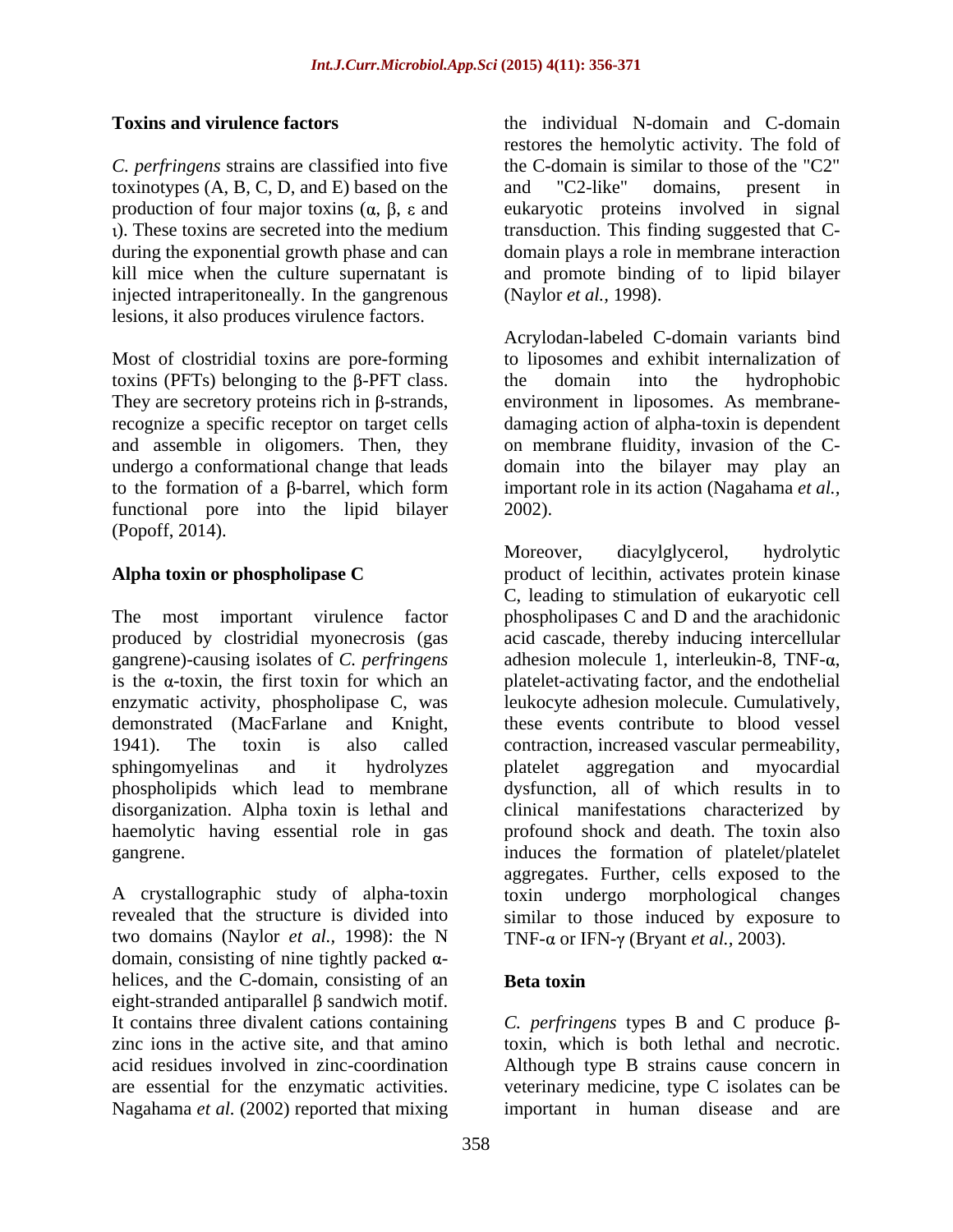Beta toxin was purified and partially characterized in the late 1970s (Sakurai and (48 110 kb) in *C. perfringens* type D Duncane, 1977) and shown to correspond to (Sayeed and McClane, 2007) and a 65 kb a heat-sensitive 28-kDa protein which is plasmid in *C. perfringens* type B; have been highly sensitive to trypsin. Shatursky *et al.* described (Sayeed and McClane, 2010). (2000) later found that the toxin formed Plasmids carrying the ETX gene in *C.*  pores in phospholipid bilayer of sensitive *perfringens* types B and D have probably cells, which provides evidence that the toxin could function as a neurotoxin and produce insertion of mobile genetic elements arterial constriction. It was discovered that (Miyamoto *et al.,* 2008). As immunity can sweet potatoes, a vegetable staple often be conferred by vaccination with a toxoid served as an accompaniment to pork (the preparation, the gene for  $\varepsilon$ -toxin represented usual source of contamination), contain a potent trypsin inhibitor, which may contribute to the incidence of Pigbel  $\blacksquare$  Among the symptoms produced by  $\varepsilon$ -toxin (Granum, 1990). Although there are are increased intestinal permeability, lung unconfirmed reports that,  $\beta$ -toxin production edema, and excess pericardial fluid may be associated with a plasmid, very little accumulation. Its most striking effect is on genetic information is available. the kidneys, which become swollen and

(MDCK) cell cultures. It is produced by type B and D strains and causes a rapidly fatal enterotoxemia which is commonly referred to as pulpy kidney or overeating disease kDa) is poorly active and is called a prototoxin. The prototoxin is activated by proteases such as trypsin,  $\alpha$ -chymotrypsin, and  $\lambda$ -protease by proteolytic cleavage. It results in a reduction in size (28.6 kDa) and<br>an important decrease in the pl value. probably accompanied by a conformational

responsible for necrotic enteritis, which has veterinary vaccine and preliminary mapping decimated poorly nourished individuals in studies indicate a plasmid location. The post war Germany and New Guinea, where ETX gene is located on large plasmids in *C.*  the disease is known as darmbrand and *perfringens*, like the other main toxin genes pigbel, respectively. (beta and iota), which are used for *C. perfringens* typing. The ETX gene harboured by diverse plasmids; at least five evolved from a common ancestor by a major target for biotechnologists.

**Epsilon toxin** before death. ETX is able to cross the The  $\varepsilon$ -toxin is the most potent toxin that of glutamate, which is the root cause of causes oedema in various organs and is nervous excitation in animal enterotoxemia. cytotoxic to Madin–Darby Canine Kidney FTX causes rapid swelling in cells followed edema, and excess pericardial fluid hyperemic or, in sheep, pulpy a few hours blood brain barrier and stimulate the release by cell death involving necrosis.

(McDonel, 1986). The secreted protein (32.9  $\beta$  sheets. The overall structure of ETX is an important decrease in the p*I* value, *septicum*, an agent of gangrene (Melton *et*  change (Minami *et al.,* 1997). potent toxin than aerolysin and *C. septicum* Epsilon toxin gene has been cloned and activity in mouse (Minami *et al.,* 1997; sequenced to produce a second-generation Tweten, 2001). Domain 1 of ETX consistsETX retains an elongated form and contains three domains that are mainly composed of significantly related to that of the poreforming toxin aerolysin (although having poor sequence identity) produced by *Aeromonas* species (Gurcel *et al.,* 2006), and to the model of alpha toxin from *C. al.,* 2004). However, ETX is a much more alpha toxin having 100 times more lethal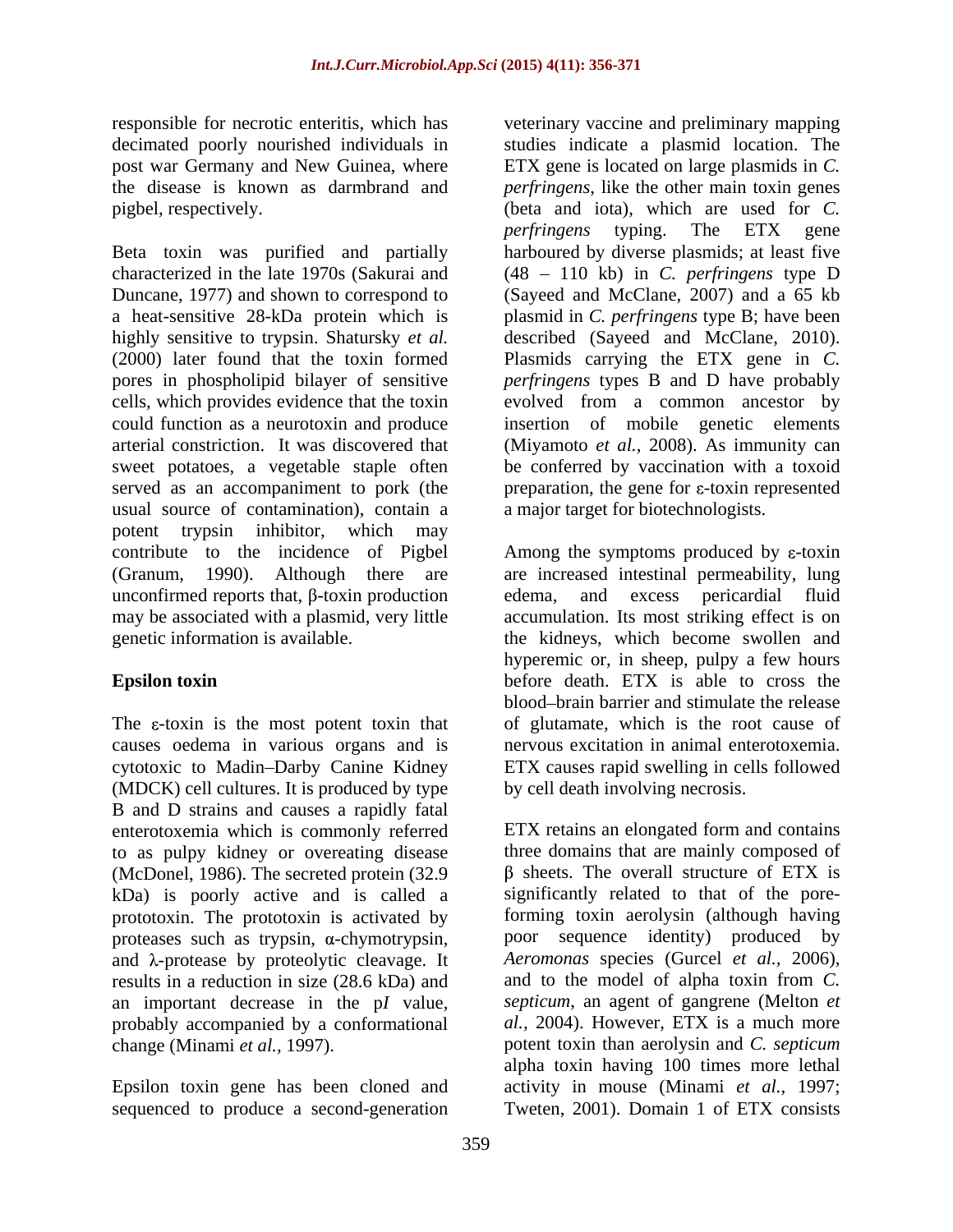of a large  $\alpha$  helix followed by a loop and inhibition of cell functions by actin filament three short  $\alpha$  helices, which interacts with the glucosyl phosphatidylinositol anchors of proteins. A cluster of aromatic residues Thus far, the role of iota toxin as a virulence (Tyr49, Tyr43, Tyr42, Tyr209 and Phe212) in domain 1 is involved in receptor binding. Showed positive effects on adherence and Domain 2 is a β-sandwich structurally colonization of *C. perfringens* type E by related to domain 3 of aerolysin. This altering the enterocyte morphology and domain contains a two stranded sheet with a strongly inhibit intra-specific growth of sequence predicted to be the channelforming domain (Knapp *et al.,* 2009). Domain 3 is also a  $\beta$ -sandwich analogous to **Theta toxin** domain 4 of aerolysin and contains the interaction step of the oligomerization

The iota toxin is exclusively produced by peptide is removed and secreted to the type E strains and implicated in sporadic  $\qquad$  medium. Mature  $\theta$ -toxin has a predicted diarrheic outbreaks among calves and lambs and linked to a highly conserved enterotoxin purified from C. perfringens or E. coli, gene localized on the same plasmid. appears as a 54 kDa species (Tweten, 1988). Although *C. perfringens* iota toxin was initially described by Bosworth (1940), its toxin family as they use cholesterol as a binary nature was elucidated 45 years later receptorand form large pores in target cell by exploiting cross-reacting antiserum membranes. Diverse group of gram-positive against *C. spiroforme* (Stiles and Wilkins, 1986). *Streptococcus*, *Clostridium*, and *Listeria*

The two proteins that comprise iota toxin were then designated as Iota a or Ia (slow moving) and Iota b or Ib (fast moving), The  $\theta$ -toxin plays a role in the tissue based upon electrophoretic mobility in necrosis associated with *C. perfringens* gas crossed immuno-electrophoresis. The Ia or gangrene and is responsible for the depletion Ib are separately non-toxic however, mixture of Ia–Ib is a potent cytotoxin that is lethal to mice and dermonecrotic in guinea pigs (Gibert *et al.,* 2011). Ia is an ADPribosyltransferase specific for actin polymorphonuclear leukocyte morphology, wheareas Ib, although lacking any metabolism, and migration. Together with  $\alpha$ discernible enzymatic activity, binds to a cell surface protein and subsequently migration into the site of infection and to the translocates Ia into the cytosol of a targeted dysregulation of endothelial cells. This cell (Richard *et al.,* 2002). This results in damage causes oedema and ischemia,

depolymerization.

factor is unknown. In one report, iota toxin other strains (Redondo *et al.,* 2015).

# **Theta toxin**

cleavage site for toxin activation. Domain 3 All five types of *C. perfringens* produce a is likely involved in the monomer-monomer lethal hemolysin,  $\theta$ -toxin, which is also process (Knapp *et al.,* 2010). the thiol-activated cytolysin**.** The primary **Iota toxin Exercise 2018 EXECUTE: EXECUTE: EXECUTE: EXECUTE: EXECUTE: EXECUTE: EXECUTE: EXECUTE: EXECUTE: EXECUTE: EXECUTE: EXECUTE: EXECUTE: EXECUTE: EXECUTE: EXECUTE: EXECUTE: EXECU** known as  $\theta$ -hemolysin, perfringolysin O, or sequence of  $\theta$ -toxin, deduced from the *pfoA* protein from which a 28-residue signal molecular weight of 52,469 Da and, when purified from *C. perfringens* or *E. coli*, appears as <sup>a</sup> <sup>54</sup> kDa species (Tweten, 1988). Theta toxin is placed in cholesterol-binding bacteria including the *Bacillus*, genera also belong to the same family (Iwamoto *et al.,* 1993).

> of PML (polymorphonuclear leukocytes) in the affected area.

> Low concentrations of  $\theta$ -toxin cause altered toxin, the  $\theta$ -toxin impairs neutrophil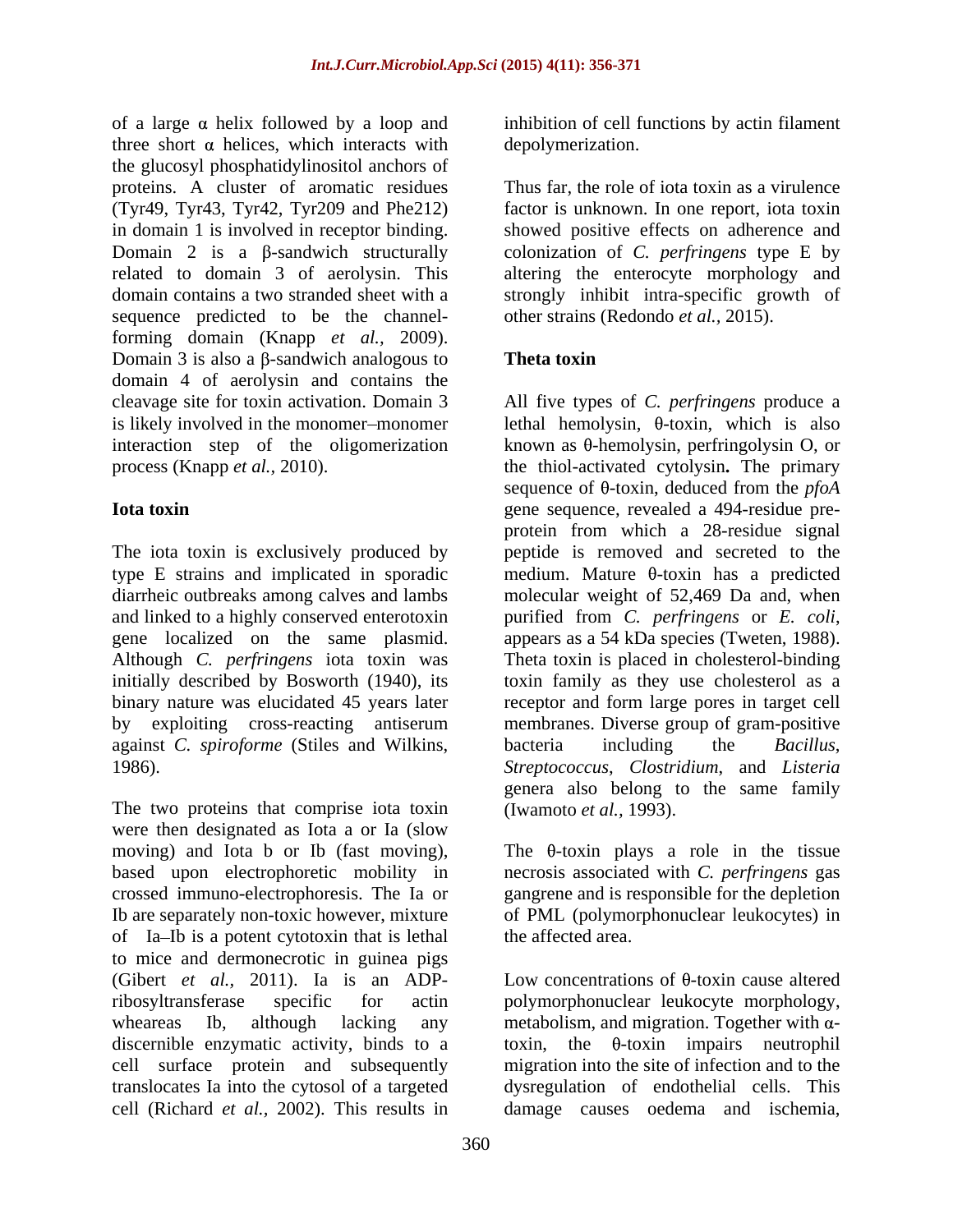leading to reduced oxygen delivery and thus early carried activity, carbohydrate-specific favours the growth of *C. perfringens*

# **Carbohydrate-active enzymes (** $\mu$ **-Toxin**

Among exotoxins of *C. perfringens,* are a hyaluronidase  $\mu$ -toxin which destroys the phospholipase activity of the  $\alpha$ -toxin 2007). Sialidase (neuraminidases) (Boraston *et al.,* 2007). It is a common and these contribute to the overall function and efficiency of the protein.

The *nagH* gene was cloned and sequenced *perfringens* virulence have received only (Canard *et al.,* 1994) and shown to encode a limited attention. Chiarezza *et al.* (2009) P-N-acetylglucosaminidase which could used mutants to evaluate the potential correspond to  $\mu$ -toxin. The gene is present in  $\mu$  pathogencity contributions of NanI and all *C. perfringens* isolates examined, and its NanJ sialidase when *C.perfringens* type A product is a 97 kDa secreted protein. strain 13 causes clostridial myonecrosis (gas Truncated derivatives of *nagH*, containing as little as 421 of the 943 codons, encode enzymatically active products; suggesting The study found that sialidases can enhance multidomain structure of the enzyme. alpha-toxin-mediated cytotoxic effects *in*  Although definitive identification is still *vitro*, and that sialidase production is not required, it is conceivable that the primary necessary for strain 13 to cause gas role of the NagH protein  $/ \mu$ -toxin is in cell wall biosynthesis or autolysis and that its virulence contribution of sialidases with action as a virulence factor is secondary. other *C. perfringens* strains, such as type D Recently, Ficko-Blean (2009) described the complete structure of NagJ, a 1001-amino acid multi-modular homolog of the *C.*  isogenic mutant approaches to better perfringens  $\mu$ -toxin, which was determined evaluate the possible sialidase enhancement using a combination of small angle x-ray of *in vitro* ETX action and its possible role scattering and x-ray crystallography. The structure revealed unprecedented insight into

(Stevens *et al.*, 1997) complexes with other enzymes, and its catalytic activity, carbohydrate-specific adherence, formation of molecular involvement in host-pathogen interaction.

**and Sialidases)** *C. perfringens* strains typically possess three considerable battery of large extracellular conserved region of the chromosome. The carbohydrate-active enzymes, including *nanH* gene product, which is not secreted, is polysaccharide hyaluronan, and the large *nanJ* gene products are secreted: NanI sialidases, which remove terminal sialic acid sialidase (~77 kDa) and NanJ sialidase sugars and enhance the lethal cytolytic (~129 kDa), respectively (Boraston *et al.,* contaminant in commercial preparations of been implicated in their virulence. Sialidases neuraminidase. The individual modules of can also apparently contribute to virulence such carbohydrate-active enzymes perform a in other ways besides enhancing toxin variety of functions, which are most binding like by providing nutrients for commonly catalysis, protein-carbohydrate growth, biofilm formation, and enhancing interactions, or protein-protein interactions, colonization by exposing adhesion sites sialidase-encoding genes, namely *nanH*, *nanI* and *nanJ*, which are located on a the ~43 kDa NanH sialidase. The *nanI* and 2007). Sialidase (neuraminidases) production by some pathogenic bacteria has (King, 2010).

> Possible sialidase contributions to *C.*  gangrene).

gangrene in a mouse model. Possible strains, has received even lesser attention. Li *et al.* (2011) used both biochemical and in facilitating *C. perfringens* cell adhesion to host cells.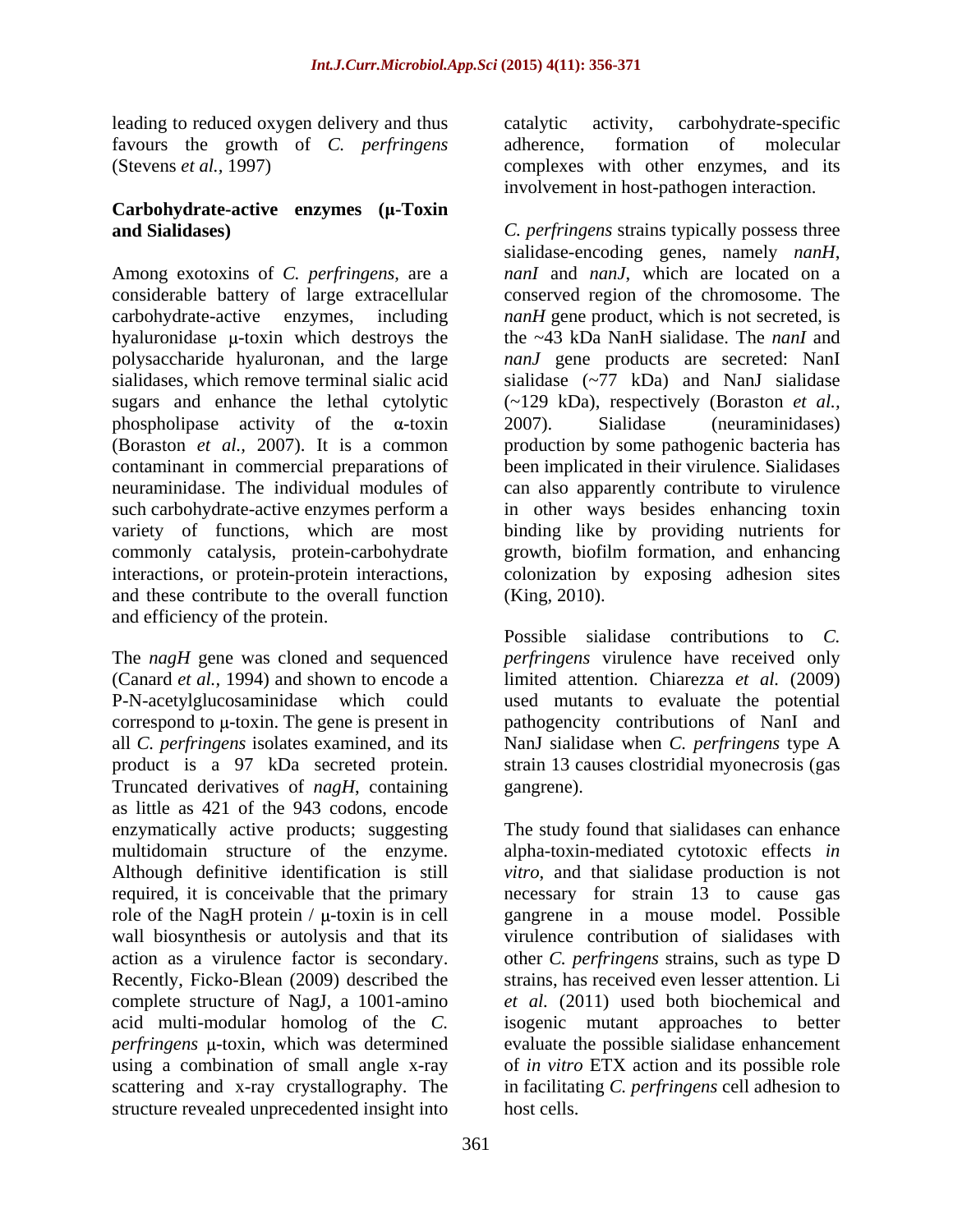*C. perfringens* enterotoxin (CPE) causes the The remaining toxins produced by different symptoms associated with several common  $C$ . *perfringens* strains are 5-toxin:  $\alpha$ gastrointestinal diseases. Most, but not all, hemolysin, κ-toxin, a collagenase; λ-toxin, a *C. perfringens* type A food poisoning strains carry their enterotoxin gene (*cpe*) on the chromosome (McClane, 2007). CPE is a 35 kDa polypeptide and the structure that was  $C$ . *perfringens* secretes a variety of reported by Kitadokoro *et al.* (2011) revealed that it consists of three domains; extracellular substrates and components domain I which is C-terminal, responsible resulting from cell lysis. These enzymes act for receptor binding, domain II is synergistically with membrane-damaging responsible for oligomerization and toxins during cell disruption.They provide membrane insertion, and domain III takes nutrients for *C. perfringens* growth and also part in physical changes in course of contribute to the tissue disorganization insertion into membranes. Native CPE binds  $\qquad \qquad$  observed in the gangrenous lesions. The  $\lambda$ to claudin receptors, a components of the protease also participates in the activation of tight junction. The bound toxin then assembles into a hexameric prepore form on the membrane surface, prior to the insertion of this oligomer into membranes to form an **Clostridium** perfringens and their active pore (Anderson and Van Itallie, 2009).

# **NetB Toxin**

The *C. perfringens* necrotic enteritis B-like toxin (NetB) is a recently discovered levels of toxin production in the intestine. member (Keyburn *et al.*, 2008) of the  $\beta$ - These toxins then pass through the intestinal barrel pore-forming toxin family and is produced by a subset of avian *C. perfringens* (toxemia) to several organs, causing toxic type A strains. NetB is cytotoxic for avian shock and death. Type D strains cause cells and is associated with avian necrotic enterotoxemia and high production of  $\varepsilon$ enteritis (Lovland and Kaldhusdal, 2001). Its toxin in the intestine and subsequent disease main cell wall component, peptidoglycan are conditioned by an overgrowth of ETX- (PGN), can be recognized by Toll-like producing *C. perfringens* (Bullen, 1970). A receptor 2 and nucleotide-binding primary target of ETX is the central nervous oligomerization domain (NOD). system, where it produces foci of Consequently, the immune response is liquefactive necrosis, perivascular edema, initiated via activation of nuclear factor and hemorrhage, especially in the meninges kappa B ( $NF-KB$ ) signalling pathway (Guo *et al.,* 2015). Fernandes da Costa *et al.* (2014) identified amino acids that play a *C. perfringens* type D enterotoxemia is very role in NetB oligomerisation and pore-common in lambs, less frequent in sheep and formation using site-directed mutagenesis.

### **Enterotoxin Other toxins and Hydrolytic enzymes**

protease;  $v$ -toxin;  $\alpha$  nuclease; and eta and gamma toxins, whose existence is dubious.

*C. perfringens* secretes a variety of hydrolytic enzymes that degrade - and - toxins (Minami *et al.,* 1997).

### **Major infectious diseases caused by** *Clostridium perfringens* **and their pathogenesis**

### **Enterotoxemia**

Enterotoxemia, also called pulpy kidney disease in lambs, is characterized by high barrier and disseminate via the circulation (Buxton *et al.,* 1978).

goats, and occasional in other animal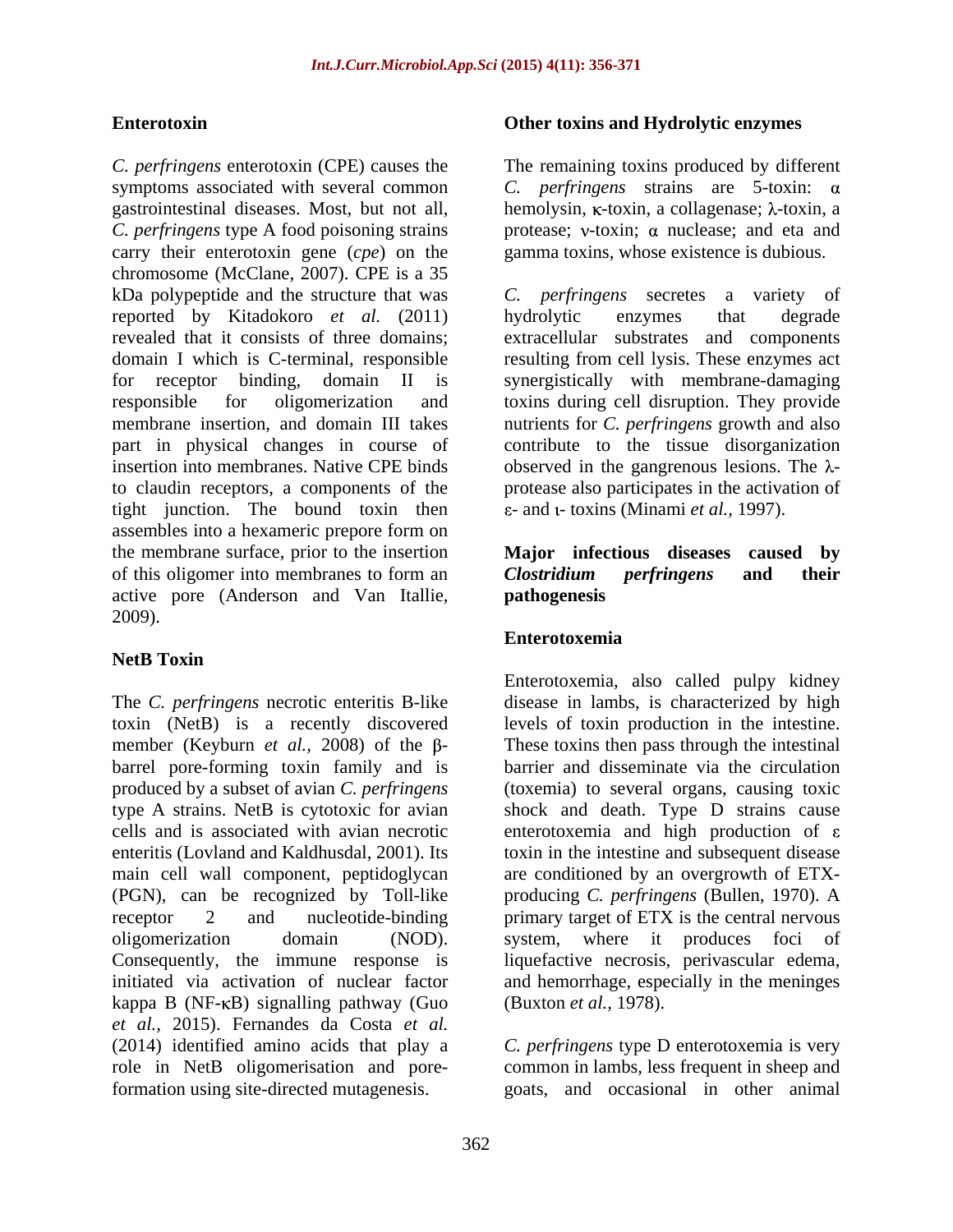species. Rapidly growing lambs are most consumed and then production of with bloody liquid contents and diffuse coagulation necrosis of the intestinal mucosa

Necrotic enteritis (NE) is being considered suffering from medication-induced among the most important infectious diseases in the current poultry production system globally. A novel pore forming Despite the importance of spore formation in toxin, NetB, has been identified in these *C. perfringens* pathogenesis, the details of virulent avian *C. perfringens* strains (Keyburn *et al.,* 2008). Furthermore, it has been defined fully. In a recent study by now been established that only certain *C.*  Ohtani *et al.* (2013), a candidate gene (the *perfringens* strains are capable of inducing RNA regulator virX) was identified for the necrotic enteritis under specific conditions repression of genes encoding positive that predispose to the disease and they regulators (SpoA and sigma factors) of *C.*  constitute only a minority in the intestinal *perfringens* sporulation. The virX RNA tract of healthy chickens (Pedersen *et al.,* regulator plays a key role in the drastic shift 2008). Recently, isolates from healthy and in lifestyle of the anaerobic flesh eater *C.*  diseased turkey were characterized for the *perfringens* between the vegetative state (for presence of *cpa*, *cpb*, *iA*, *etx*, *cpb2*, *cpe*, and gas gangrene) and the sporulating state (for

lateral domain of the enterocytes are affected (Olkowski *et al.,* 2008).

# **Food poisoning in human**

*C. perfringens* is also one of the major fulminant disease that affects humans and is bacterial causes of human food poisoning. typically caused by *C. perfringens* type A. The most common cause of *C. perfringens* Rapid destruction of viable, healthy tissue is associated food poisoning is sporulation of characteristic of gas gangrene due to

susceptible. More recently, the pathology of enterotoxin in the gut. It has been enterotoxemia by *Clostridium perfringens* demonstrated that production of CPE is type C has been described. The gross essential for CPE-positive type A disease changes observed in the gastrointestinal tract isolates to cause gastrointestinal (GI) effects of calves consisted of multifocal subserosal in animal models. The outcome of CPE haemorrhages of the rumen, diffuse action during GI disease is desquamation of congestion and multifocal haemorrhages of the intestinal epithelium, intestinal necrosis, the small intestinal mucosa, dilated cecum (Garcia *et al.,* 2013). cramps. Typically, people are sickened with **Necrotic enteritis** 12–24 hours and then recover. However, this consumed and then production of and the accumulation of luminal fluid (McClane *et al.,* 2006). These effects account for diarrhoea and abdominal *C. perfringens* type A food poisoning for illness can be fatal in the elderly or in people suffering from medication-induced constipation (Bos *et al.,* 2005).

*netB* genes (Lyhs *et al.,* 2013). **food** poisoning). Since virX homologues It has been reported that proteolytic enzymes were present in other *Clostridial* species, have an important role in the initial stages of their findings identify further differences in necrotic enteritis where the villi and the the regulation of sporulation between the regulation of sporulation have not yet were not found in any *Bacillus* species but *Bacillus* and certain *Clostridium* species.

### **Clostridial myonecrosis or gas gangrene**

*C. perfringens* vegetative cells once it is *Clostridium perfringens*. Indeed, in victimsMyonecrosis with gas gangrene is the most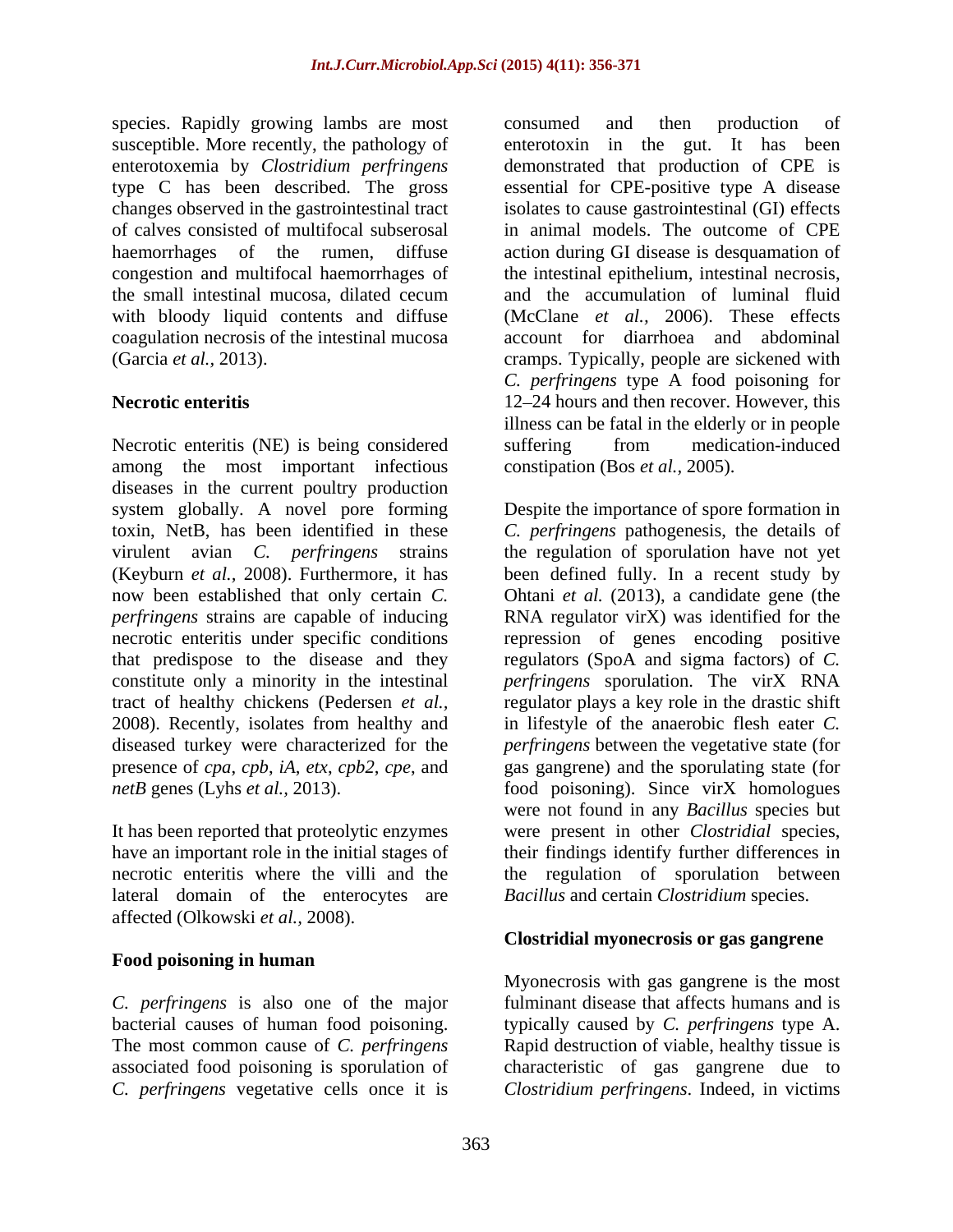of traumatic injury  $-$  whether on the battlefield or following accidents and natural and cheaper to produce as it is bypassing the disasters such as earthquakes – clostridial aneed to grow large volumes of a dangerous myonecrosis can become well established in pathogen, relying instead on the culture of a as little as  $6-8$  h and the destruction of laboratory strain of E, coli or any other host. adjacent healthy muscle can progress several Finally, taking advantage of highly purified inches per hour despite appropriate form, it could be combined in future with antibiotic coverage (Stevens *et al.,* 2005). other purified vaccine proteins to produce a The rapid progression of infection and tissue necrosis associated with clostridial gas gangrene is related to the absence of an acute tissue inflammatory response, to tissue perfusion deficits resulting from toxin mediated vascular dysfunction and injury, During the middle part of the 20th century and to the elaboration of potent cytotoxins several workers explored the possibility that and proteases (Bryant *et al.,* 2006). immunisation could be used to prevent gas Similarly, the onset of severe pain in gas gangrene, caused by alpha toxin. Work on gangrene is "sometimes so sudden as to the generation of  $\alpha$ -toxoids commenced in suggest a vascular catastrophe". the 1930s and probably reached a peak of

Most of the knowledge about bacterial approaches to the development of  $\alpha$  toxoid toxin-mediated vascular dysfunction in these vaccine have been proposed: the expression necrotizing infections comes from studies of non-toxic fragments (or domains) of  $\alpha$ involving phospholipase C (PLC), the principal lethal (alpha) toxin of *C. perfringens*. Many more studies have shown that within minutes, PLC stimulates the block blood flow and impair leukocyte 1998) which are associated with  $al., 2006$ . The  $\theta$  toxin of *C. perfringens* membrane recognition (C-domain), (known as perfringolysin O) also contributes to aggregate formation and aggregate-<br>produced using recombinant DNA

develop more effective vaccines that will sequence-variant forms of the toxin from immunogenicity of these vaccines is more uniform than the conventional vaccines.

In addition, recombinant vaccine is easier laboratory strain of *E. coli* or any other host. Finally, taking advantage of highly purified multivalent vaccine formulation to protect against a range of diseases.

# **Alpha toxin vaccines**

activity during World War II. Two toxin or the use of non-toxic forms of the whole toxin as immunogens.

formation of large intravascular aggregates driven largely by the finding that  $\alpha$ -toxin is of platelets and leukocytes that irreversibly composed from 2 domains (Naylor *et al.,* extravasation into infected tissues (Bryant *et*  phospholipase C activity (N-domain) and mediated vascular occlusion. technology in *E. coli*. However, only the *Clostridium perfringens* **vaccines** provided protection against a subsequent Currently available research tools are gangrene in mice (Stevens *et al.,* 2005). becoming very important in the field to Protection appeared to extend to a range of prevent lethal diseases produced by *C.*  different strains of *C. perfringens* and even *perfringens*. The recombinant vaccines are  $\qquad$  to homologues of  $\alpha$ -toxin found in *C*. well-defined and standardized and thus the *bifermentans* and *C. absonum* (Neeson *et*  The use of fragments as immunogens is 1998) which are associated with membrane recognition (C-domain), respectively. These domains can readily be produced using recombinant DNA immune response against the C-domain challenge with  $\alpha$ -toxin and experimental gas sequence-variant forms of the toxin from *al.,* 2007).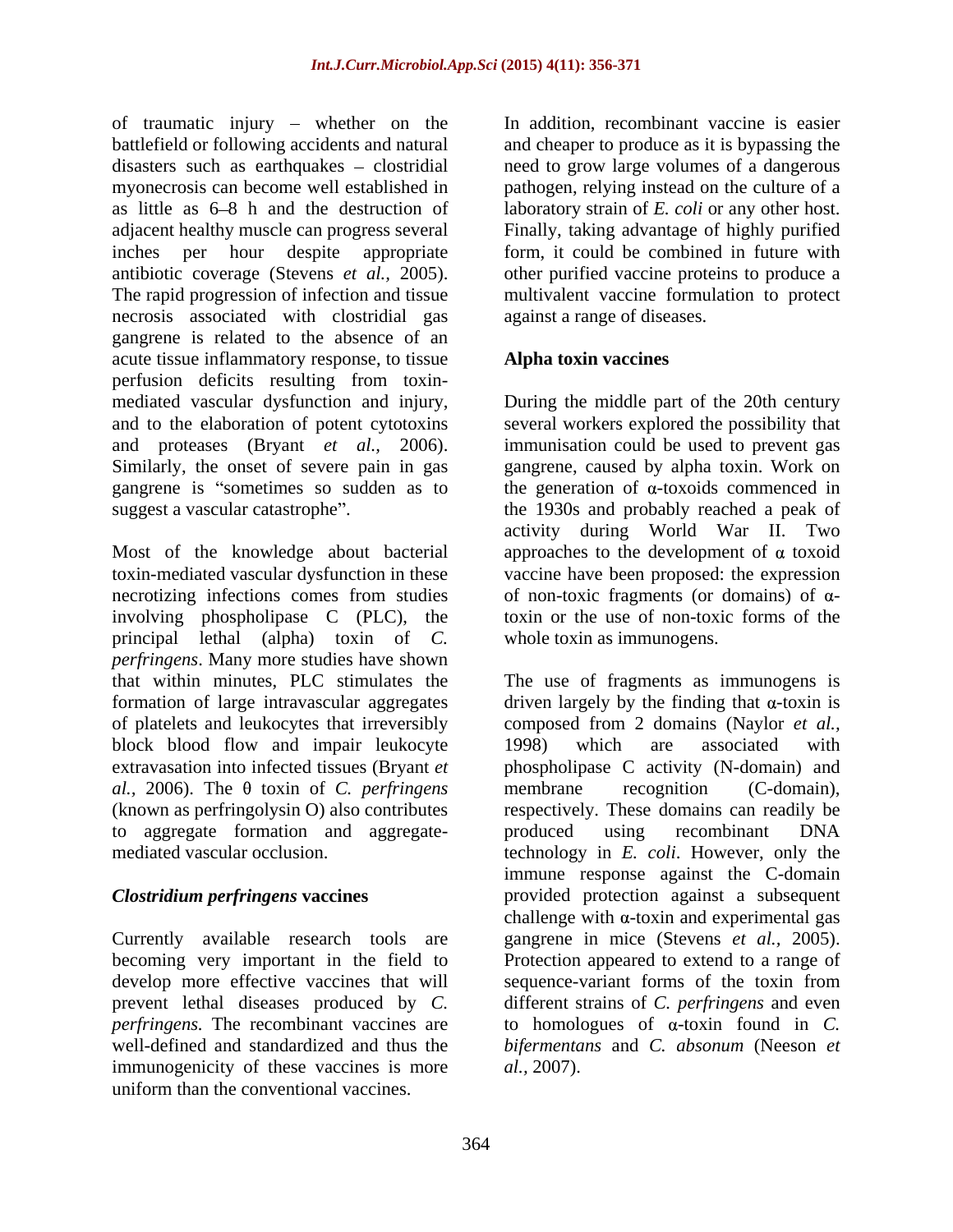Immunisation of mice using vaccinia virus, *perfringens* type A toxaemia (Shreya *et al.,* expressing the carboxy-terminal segment of the  $\alpha$ -toxin gene fused to glutathione-Stransferase (GST-C-domain), resulted in the  $\qquad \qquad \text{toxic} \qquad \text{molecule} \qquad \text{r-}\alpha\text{CS}$ induction of an immune response capable of encompassing the binding domains of *C.*  protecting against toxin (Bennett *et al., perfringens* and *S. aureus* alpha toxins and 1999). Zeng *et al.* (2011) developed assessed its protective efficacy against alpha recombinant α-toxin, β2/β1-fusion toxin and toxin mediated *C. perfringens* and *S. aureus*  $\alpha$ / $\beta$ 2/ $\beta$ 1 trivalent fusion-toxin as vaccine candidates that may be used to vaccinate against *C. perfringens*  $\alpha$ ,  $\beta$ 1 and  $\beta$ 2-toxins. Mice immunized with these recombinant toxoids demonstrated a strong protective immunological response when administered a lethal dose of *C. perfringens.* Earlier,  $r$ ecombinant  $\alpha$ - $\beta$  fusion protein was extensively over the past decades. Although produced and used for immunization and shown to be immunogenic. The antibody induced by immunization with  $\alpha$ - $\beta$  fusion are reports of variable immune responses protein could neutralize the toxicity of  $\alpha$ - following vaccination. toxin and  $\beta$ -toxin (Bai *et al.*, 2006).<br>Recombinant vaccine against  $\varepsilon$  toxin has

More recently, the recombinant  $\alpha$  toxin and PLC were expressed as glutathione Stransferase (GST) fusion proteins. Partial protection from the toxin and *C. perfringens* was elicited by immunization with these fusion proteins suggesting it as a promising candidate for vaccine against clostridialinduced gas gangrene (Nagahama *et al.,* 2013). An alternative approach to the use of domains of  $\alpha$ -toxin as vaccines is to exploit naturally occurring or genetically engineered variant forms of  $\alpha$ -toxin with markedly reduced toxicity. The prior vaccination of mice with a naturally occurring  $\alpha$ -toxin, devoid of enzymatic (PLC), hemolytic and<br>lethal activity has been shown as a useful

In one study, a bivalent chimeric protein r binding regions of alpha toxin  $(\alpha C)$  and candidate against  $\alpha$ C and CPE of *C*.

2015). While in another study, Uppalapati and co-workers (2014) synthesized a nontoxic chimeric molecule  $r-\alpha CS$ soft tissue co-infections.

# **Epsilon toxin vaccines**

Toxoid vaccines for use in domesticated sheep and goats are widely available commercially and have been used these toxoid vaccines are effective in preventing enterotoxaemia in animals, there

lethal activity has been shown as a useful protected against a subsequent challenge vaccine candidate (Schoepe *et al.*, 2006). with 1000 MLD doses of will (Oyston *et al.*, 1998). Cpae is synthesized comprising C-terminal been previously shown to be sufficient to enterotoxin (CPE) using structural location of this epitope is not known vaccinology rationale and demonstrated its (Percival *et al.,* 1990). Use of recombinant efficacy as a potential sub unit vaccine combined vaccines also opens a number of following vaccination.<br>Recombinant vaccine against  $\varepsilon$  toxin has received lesser attention than vaccines against  $\alpha$ -toxin. As a veterinary vaccine for sheep, lambs and cattle, the non-toxic site directed mutated toxin has several advantages over the commercial toxoid vaccine. Consequently, the focus was on the evaluation of site-directed mutants with the intention of producing a stable and non-toxic mutated  $\epsilon$ -toxin which could be considered as a vaccine candidate. Eventually, of 10 mutants tested, one non-toxic mutated toxin was identified and immunisation of mice with this non toxic  $\epsilon$  toxin mutant resulted in the induction of an antibody response against  $\varepsilon$ -toxin and immunised mice were with 1000 MLD doses of wild-type  $\varepsilon$ -toxin (Oyston *et al.,* 1998). A single (conformational) epitope on the toxin has protect against purified  $\varepsilon$ -toxin but the avenues for the animal industry. Chandran *et*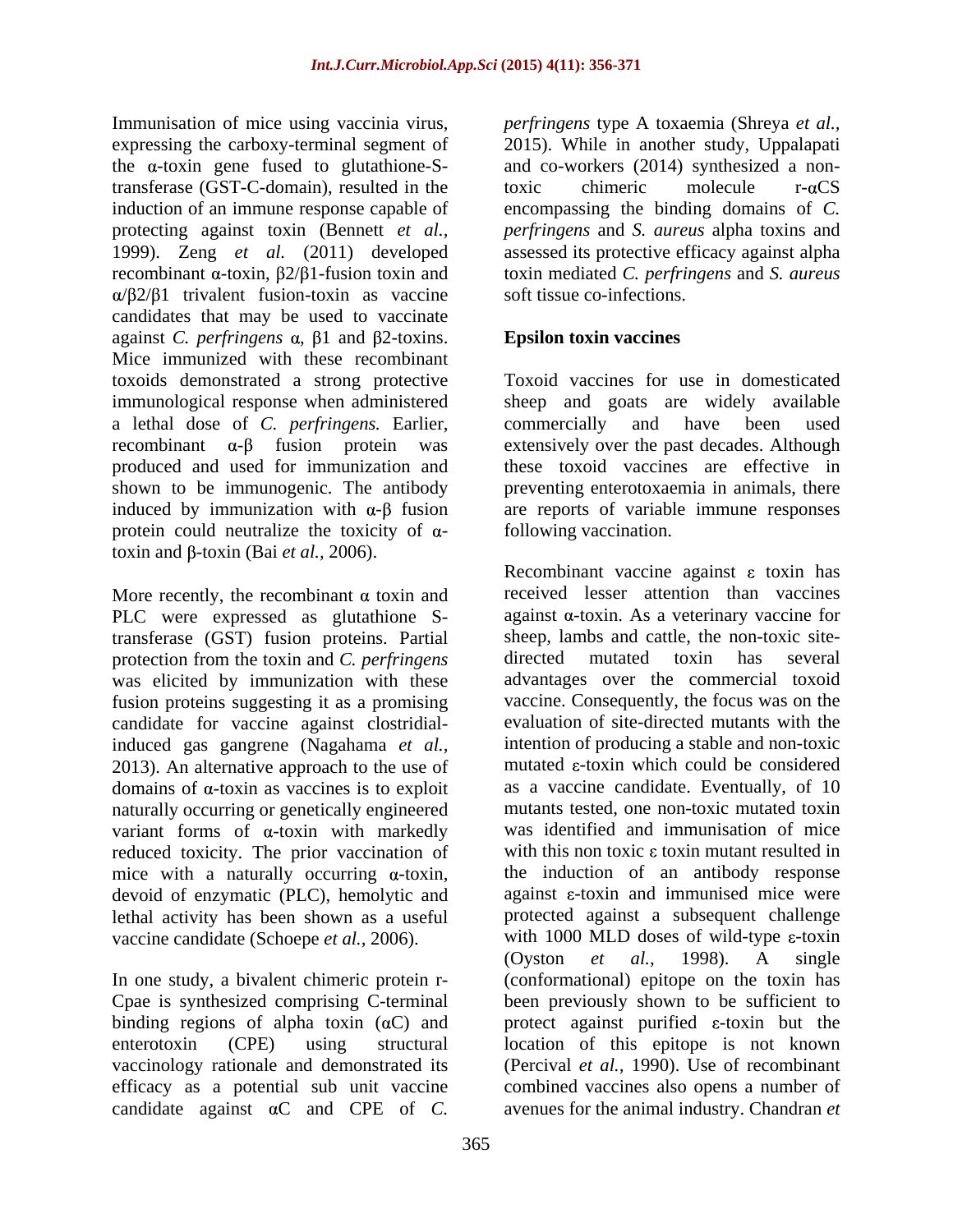and freeze dried attenuated combination TM ISA 71 VG adjuvant were identified as

Formalin-inactivated toxin can successfully augmented humoral and cellular immune induce antibody-mediated protection in responses (Jang *et al.,* 2012). The efficacy animals, but their usefulness in humans is of NetB as a vaccine antigen to protect limited due to safety concerns. For this chickens from necrotic enteritis was reason, developing recombinant, attenuated examined using purified recombinant NetB vaccines based on a detailed understanding of the molecular mechanisms by which this significantly protected against necrotic toxin function has become a research target. enteritis when challenged with a mild oral Epsilon toxin encoding *etx* gene, was cloned into pET vector and recombinant epsilon 2013). Unfortunately, till date there are no toxin (rec-ε) was expressed in inclusion reports in the literature addressing the use of bodies and was used for animal NetB in vaccine formulations. immunization. Serum protection was evaluated and cross-serum neutralization *Clostridium perfringens* is the most widely tests were used to characterize the occurring pathogenic bacterium, readily recombinant toxin. Based on the findings, found in soil samples and intestinal contents this rec- $\varepsilon$  was considered as a good of animals and humans. *C. perfringens* has candidate for vaccine production against enterotoxemia caused by epsilon toxin of *C. perfringens* type D (Souza *et al.,* 2010). Site-directed mutant of Etx was exploited as to E based on the particular toxins which a recombinant vaccine against they secrete. Subunit vaccines based on enterotoxemia in another study. Protection selected antigens recognized as the safest study in rabbits suggested that mutant could type of antibacterial vaccines. Choice of form the basis of an improved recombinant antigen in the development of effective vaccine against enterotoxemia (Bokori- subunit vaccines is the crucial step because a

As the recently identified pore-forming stimulating the immune system and target for vaccine development. Vaccine development for necrotic enteritis in chicken was previously focused on  $\alpha$ -toxin, but the **Reference** experimental vaccines did not produce the

Several *C. perfringens* recombinant proteins,

*al.* (2010) reported that the recombinant principally NetB toxin and perfringolysin O epsilon toxoid with an adjuvant preparation (PFO), in combination with the Montanide vaccine protected the sheep against both novel vaccine candidates for experimental sheep pox and enterotoxemia. Necrotic Enteritis (NE). Protection against TM ISA 71 VG adjuvant were identified as field NE might be associated with chickens from necrotic enteritis was (rNetB). Birds immunized with rNetB were dose of virulent bacteria (Keyburn *et al.,* NetB in vaccine formulations.

Brown *et al.*, 2014). **Example 2014 proper** candidate for immunization must **NetB toxin vaccines** such as extracytoplasmic localization, toxin NetB (Keyburn *et al.,* 2008; 2013) is a conservation among different pathogens key virulence determinant of necrotic serotypes / genotypes.Moreover, a vaccine enteritis in chickens, so it is a promising candidate should also express *in vivo* during been shown to be cause of several human and animal diseases. Isolates of *C. perfringens* is divided into five types from A possess a wide range of different properties abundance in the cell, capability of stimulating the immune system and pathogen infection.

# **Reference**

level of efficacy. Anderson, J.M., Van Itallie, C.M. 2009. Physiology and function of the tight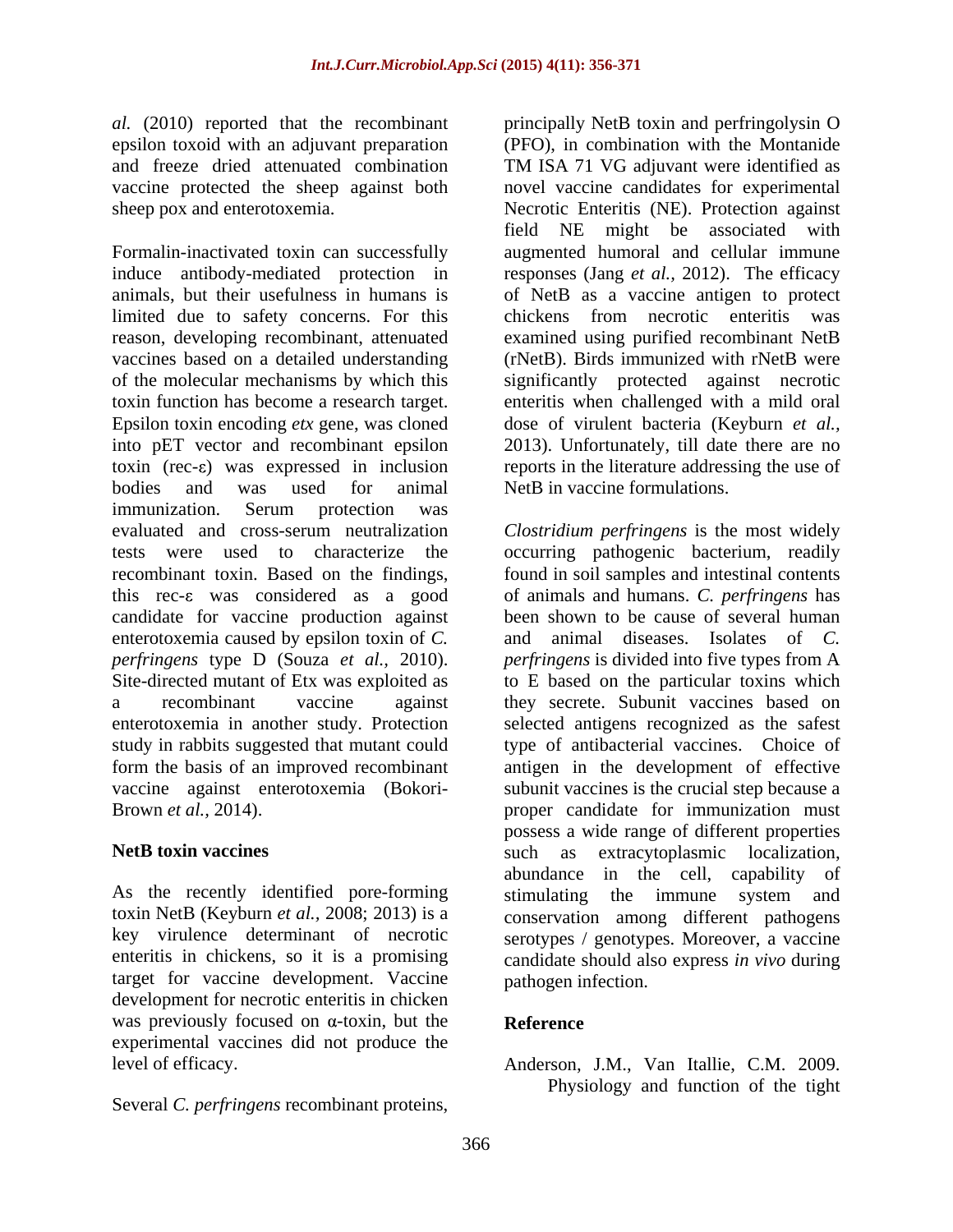- Asmuth, D.M., Olson, R.D., Hackett, S.P., recombinant and crude phospholipase *Microbiol.*, 55: 495–504. hemodynamic parameters. *J. Infect.*
- 
- Bennett, A.M., Lescott, T., Phillpotts, R.J., Kadis, Recombinant vaccinia viruses protect
- Bokori-Brown, M., Hall, C.A., Vance, C., Fernandes da Costa, S.P., Savva, C.G., enterotoxemia. *Vaccine,* 32(23): 2682
- Boraston, A.B., Ficko-Blean, E., Healey, M. *perfringens*. *Biochemistry,* 46: 11352
- Distefano, R.F., Uzal, F., Songer, J.G., Fatal necrotizing colitis following a 1016.
- Bosworth, T., 1940. On a new type of toxin
- junction. Cold. Spring. *Harb.*  Bryant, A.E., Bayer, C.R., Aldape, M.J., *Perspect. Biol.,* 1: a002584. Wallace, R.J., Titball, R.W., Stevens, Bryant, A.E., Tweten, R.K., Tso, J.Y., hypospholipase C-induced Zollman, T., Stevens, D.L. 1995. platelet/leukocyte interactions impede Effects of *Clostridium perfringens* D.L., 2006. *Clostridium perfringens* phospholipase C-induced neutrophil diapedesis. *J. Med. Microbiol.,* 55: 495–504.
- C and theta-toxin on rabbit Bryant, A.E., Bayer, C.R., Hayes-Schroer, Dis., 172: 1317–1323. **of platelet gpIIbIIIa by phospholipase** Bai, J.N., Zhang, Y., Zhao, B.H. 2006. C from *Clostridium perfringens* Cloning of alpha-beta fusion gene involves store-operated calcium entry. from *Clostridium perfringens* and its S.M., Stevens, D.L., 2003. Activation C from *Clostridium perfringens* involves store-operated calcium entry. *J. Infect. Dis.,* 187: 408-417.
	- expression. *World. J. Gastroenterol.,* Bullen, J.J. 1970. Role of toxins in host- 12: 1229 1234. parasite relationships. In: Ajl, S.J., Mackett, M., Titball, R.W. 1999. Microbial toxins, Vol. 1. Academic S., Montie, T.C. (Eds), Press, New York. Pp. 233-276.
	- against *Clostridium perfringens* alpha-Buxton, D., Linklater, K.A., Dyson, D.A. toxin. *Viral. Immunol.*, 12: 97–105. **1978.** Pulpy kidney disease and its diagnosis by histological examination. *Vet. Rec.,* 102: 241.
	- Naylor, C.E., Cole, A.R., Basak, Canard, B., Garnier, T., Saint-Joanis, B., A.K., Moss, D.S., Titball, R.W. 2014. Cole, S.T. 1994. Molecular genetic *Clostridium perfringens* epsilon toxin analysis of the nagH gene encoding a mutant Y30A-Y196A as a hyaluronidase of Clostridium recombinant vaccine candidate against *perfringens*. *Mol. Gen. Genet.,* 243: hyaluronidase of *Clostridium*  215 224.
- 2687. Chandran, D., Naidu, S.S., Sugumar, P., 2007. Carbohydrate recognition by a Garg, L.C., Srinivasan, V.A. 2010. large sialidase toxin from *Clostridium*  Development of a recombinant epsilon 11360. and its use as a combination vaccine Bos, J., Smithee, L., McClane, B., with live attenuated sheep pox virus Mallonee, S., Crutcher, J.M. 2005. *Clin. Vaccine. Immunol.,* 17: 1013- Rani, G.S., Vijayan, S.P., Mathur, D., toxoid vaccine against enterotoxemia against enterotoxemia and sheep pox. 1016.
	- foodborne outbreak of enterotoxigenic Chiarezza, M., Lyras, D., Pidot, S.J., Flore- *Clostridium perfringens* type A infection. *Clin. Infect. Dis.,* 40: e78 C.L., Cordner, L.M., Phumoonna, T., 83. Poon, R., Hughes, M.L., Emmins, J.J., produced by *Clostridium welchii*. *J. Comp. Path.,* 53: 245–255. *Clostridium perfringens* are not Diaz, M., Awad, M.M., Kennedy, Alape-Girón, A., Rood, J.I. 2009. The NanI and NanJ sialidases of *Clostridium perfringens* are not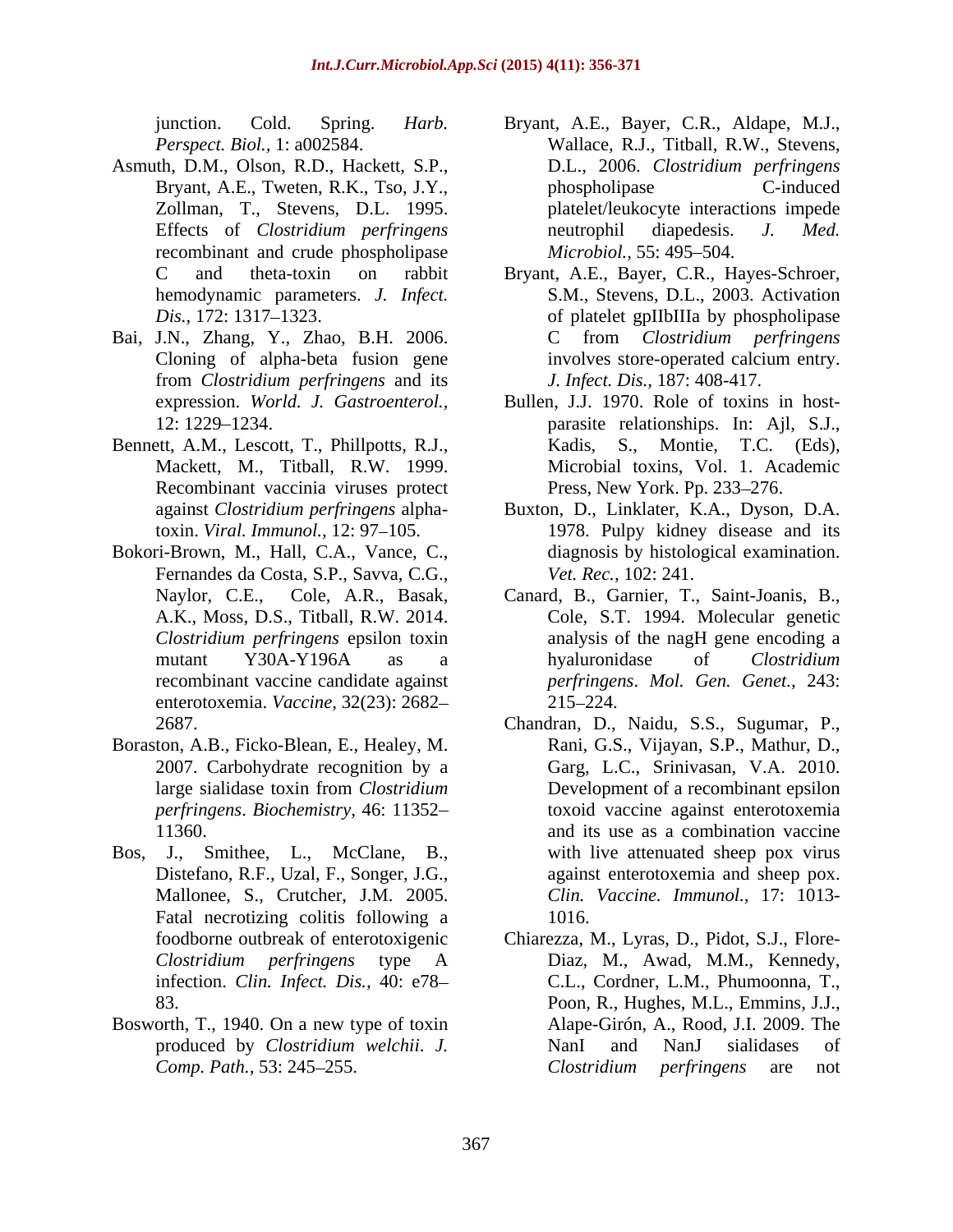- Fernandes da Costa, S.P., Savva, C.G., 2014. Identification of a key residue
- an enzyme, a complete structural
- Garcia, J.P.,erson, M., Blanchard, P., Mete,
- Gibert, M., Monier, M.N., Ruez, R., Hale, in commercial broiler chickens. M.L., Stiles, B.G., Benmerah, A.,
- Granum, P.E. 1990. *Clostridium perfringens* PLoS Pathol., 4(2): e26.
- epithelial cells of chicken embryos.
- Gurcel, L., Iacovache, I., van der Goot, F.G. Aeromonas toxins. In: Alouf, J.E.,
- essential for virulence. *Infect. Immun.*, Hagiya, H., Naito, H., Sugiyama, J., Nojima, 77: 4421 4428. H., Hagioka, S., Morimoto, N. 2012. Bokori-Brown, M., Naylor, C.E., *Clostridium perfringens* type A in a Moss, D.S., Basak, A.K., Titball, R.W. Japanese young man. *Intern. Med.,* 51, Necrotizing duodenitis caused by 2973 2976.
- for oligomerisation and pore-Iwamoto, M., Nakamura, M., Mitsui, K.,o, formation of *Clostridium perfringens* S., Ohno-Iwashita, Y. 1993. *NetB. Toxins (Basel),* 6(3): 1049 Membrane disorganization induced by 1061. between perfringolysin O (theta-toxin) of Ficko-Blean, E., Gregg, K.J., Adams, J.J., Clostridium perfringens--effect of Hehemann, J.H., Czjzek, M., Smith, toxin binding and self-assembly on S.P., Boraston, A.B. 2009. Portrait of liposomes. *Biochim. Biophys. Acta.,* S., Ohno-Iwashita, Y. 1993. perfringolysin O (theta-toxin) of *Clostridium perfringens*--effect of 1153: 89–96.
	- analysis of a multimodular {beta}-N- Jang, S.I., Lillehoj, H.S., Lee, S.H., Lee, acetylglucosaminidase from K.W., Lillehoj, E.P., Hong, Y.H., An, *Clostridium perfringens*. *J. Biol.* D.J., Jeong, W., Chun, J.E., Bertrand, *Chem.,* 284: 9876–9884. **F., Dupuis, L., Deville, S., Arous, J.B.** A., Uzal, F.A. 2013. The pathology of *perfringens* recombinant proteins in enterotoxemia by *Clostridium perfringens* type C in calves. *J. Vet.* 71 VG adjuvant increases protection *Diagn. Invest.,* 25: 438 442. against experimental necrotic enteritis K.W., Lillehoj, E.P., Hong, Y.H., An, 2012. Vaccination with *Clostridium*  combination with Montanide<sup>TM</sup> ISA in commercial broiler chickens. *Vaccine,* 30: 5401–5406.
	- Johannes, L., Lamaze, C., Popoff, Keyburn, A.L., Boyce, J.D., Vaz, P., M.R. 2011. Endocytosis and toxicity Bannam, T.L., Ford, M.E., Parker, D., of clostridial binary toxins depend on a DiRubbo, A., Rood, J.I., Moore, R.J. clathrin-independent pathway 2008. NetB, a new toxin that is regulated by Rho-GDI. *Cell*  associated with avian necrotic enteritis *Microbiol.,* 13: 154 170. caused by *Clostridium perfringens*. *PLoS Pathol.,* 4(2): e26.
- toxins involved in food poisoning. *Int.*  Keyburn, A.L., Portela, R.W., Sproat, K., *J. Food. Microbiol.,* 10: 101 111. Ford, M.E., Bannam, T.L., Yan, X., Guo, S., Li, C., Liu, D., Guo, Y. 2015. Rood, J.I., Moore, R.J. 2013. Inflammatory responses to a Vaccination with recombinant NetB *Clostridium perfringens* type A strain and  $\alpha$ -toxin in primary intestinal chickens from necrotic enteritis. Vet. Rood, J.I., Moore, R.J. 2013. Vaccination with recombinant NetB toxin partially protects broiler chickens from necrotic enteritis. *Vet. Res.,* 16(44): 54.
	- Avian Pathol., 44(2): 81–91. King, S.J. 2010. Pneumococcal modification 2006. Aerolysin and related colonization of the human airway. of host sugars: a major contributor to *Mol. Oral. Microbiol., 25: 15-24.*
	- Popoff, M.R. (Eds) The source book Kitadokoro, K., Nishimura, K., Kamitani, S., of bacterial protein toxins. Elsevier, Fukui-Miyazaki, A., Toshima, H., Amsterdam. Pp. 606 620. Abe, H., Kamata, Y., Sugita-Konishi,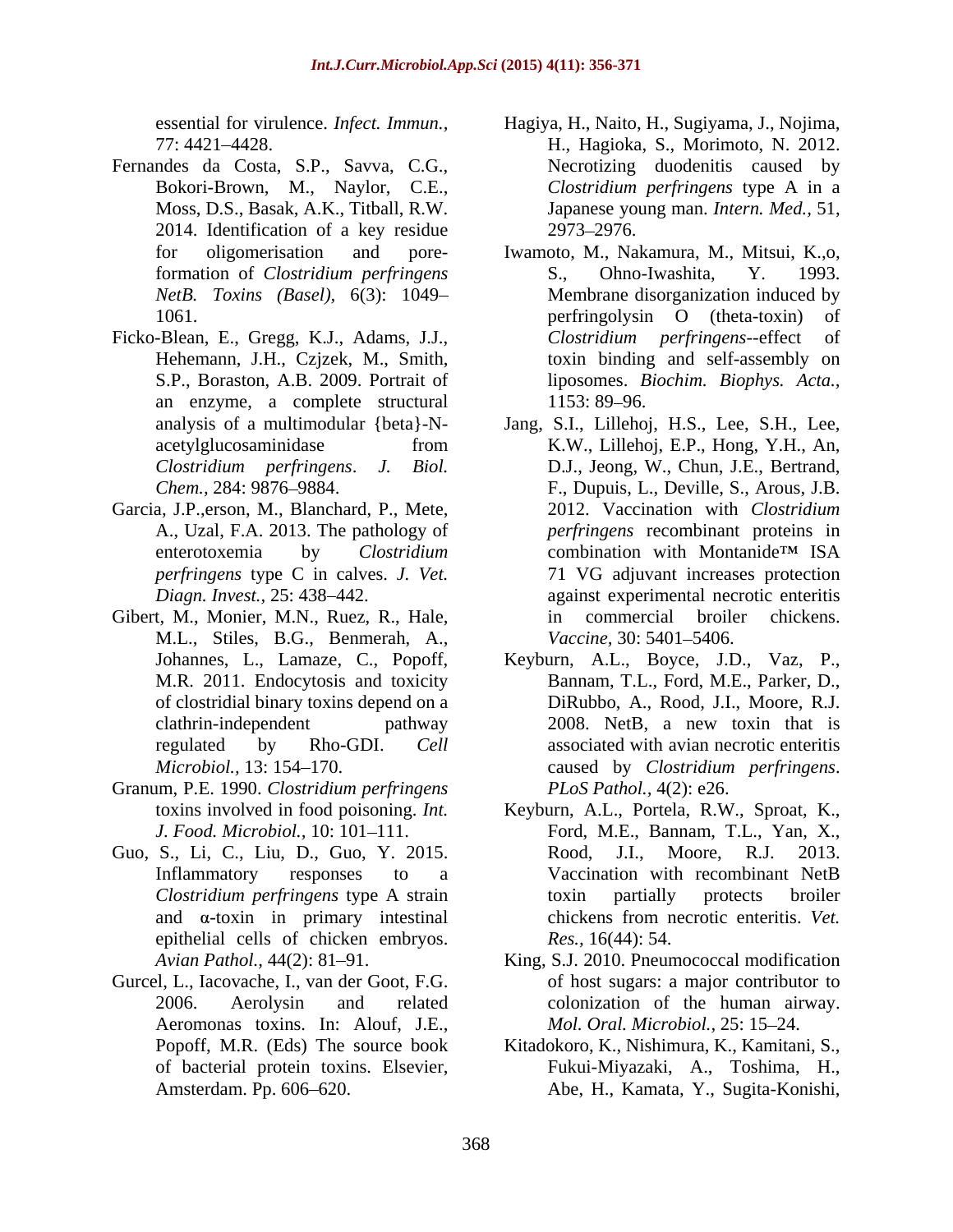Y., Yamamoto, S., Karatani, H., Horiguchi, Y. 2011. Crystal structure S., Dworkin, M., Rosenburg, E., of *Clostridium perfringens* enterotoxin displays features of beta-pore-forming The prokaryotes. Springer, New York, toxins. *J. Biol. Chem.,* 286: 19549

- Knapp, O., Maier, E., Benz, R., Geny, B.,
- Knapp, O., Stiles, B.G., Popoff, M.R. 2010.
- 
- Lovland Ausdal, M. 2001. Severely *Immunol.*, 41: 527–535. hepatitis. *Avian Pathol.*, 30: 73-81.
- Lyhs, U., Perko-Mäkelä, P., Kallio, H., Characterization of *Clostridium*
- MacFarlane, M.G., Knight, B.C.J.G. 1941. The lecithinase activity of *Cl. welchii*
- 
- 

- 19555. McDonel, J. L. 1986. Toxins of *Clostridium*  Popoff, M.R. 2009. Identification of Dorner, F., Drews, J. (Eds), the channel-forming domain of Pharmacology of bacterial toxins. *Clostridium perfringens* Epsilon-toxin Permagon Press, Oxford. Pp. 477–517. *perfringens* types A, B, C, D and E. In: Dorner, F., Drews, J. (Eds),
- (ETX). *Biochim. Biophys. Acta,* 1788: Melton, J.A., Parker, M.W., Rossjohn, J., 2584 2593. Buckley, J.T., Tweten, R.K. 2004. The The aerolysin- like toxin family of membrane-spanning domain of the cytolytic, pore-forming toxins. *Open. Clostridium septicum alpha toxin. J. Toxicol. J., 3:* 53–68. *Biol. Chem.,* 279: 14315–14322. identification and structure of the *Clostridium septicum* alpha toxin. *J.*
- Li, J., Sayeed, S., Robertson, S., Chen, J., Minami, J., Katayama, S., Matsushita, O., McClane, B.A. 2011. Sialidases affect Matsushita, C., Okabe, A. 1997. the host cell adherence and epsilon Lambda-toxin of Clostridium toxin-induced cytotoxicity of *perfringens* activates the precursor of *Clostridium perfringens* type D strain epsilon-toxin by releasing its N- and CN3718. *PLoS Pathog.,* 7: e1002429. Matsushita, C., Okabe, A. 1997.<br>Lambda-toxin of *Clostridium* C-terminal peptides. *Microbiol. Immunol.,* 41: 527–535.
- impaired production performance in Miyamoto, K., Li, J., Sayeed, S., Akimoto, broiler flocks with high incidence of S., McClane, B.A. 2008. Sequencing *Clostridium perfringens*-associated and diversity analyses reveal extensive Brockmann, A., Heinikainen, S., pCPF5603 *Clostridium perfringens* Tuuri, H., Pedersen, K. 2013. enterotoxin plasmid. *J. Bacteriol.,* 190: Y., Yamamolo, S., Kinstonio, Clostridian (Friedrick Clostridian Friedrick Clostridian Friedrick Clostridia. In: Falschebrand, E. (F.B.), Goldenburg, F. F. Stackebrandt, E. (F.B.), The Stackebrandt, E. (F.B.), The Controllo similarities between some epsilontoxin-encoding plasmids and the 7178–7188.
	- *perfringens* isolates from healthy Nagahama, M., Mukai, M., Morimitsu, S., turkeys and from turkeys with necrotic Ochi, S., Sakurai, J. 2002. Role of the enteritis. *Poult. Sci.*, 92: 1750–1757. C-domain in the biological activities The biochemistry of bacterial toxins: toxin. *Microbiol. Immunol.,* 46: 647 of *Clostridium perfringens* alpha-655.
- toxins. *Biochem. J.,* 35: 884 902. Nagahama, M., Oda, M., Kobayashi, K., McClane, B.A., 2007. *Clostridium*  Ochi, S., Takagishi, T., Shibutani, M., *perfringens*. In: Doyle, M.P., Beuchat, L.R. (Eds), Food microbiology: carboxy-terminal domain of alphafundamentals and frontiers. ASM Press, Washington, DC, USA. Pp. *Clostridium perfringens*. *Microbiol.*  423–444. Sakurai, J. 2013. A recombinant toxin protects mice against *Immunol.,* 57: 340–345.
- McClane, B.A., Uzal, F.A., Miyakawa, Naylor, C.E., Eaton, J.T., Howells, A., Justin, N., Moss, D.S., Titball, R.W.,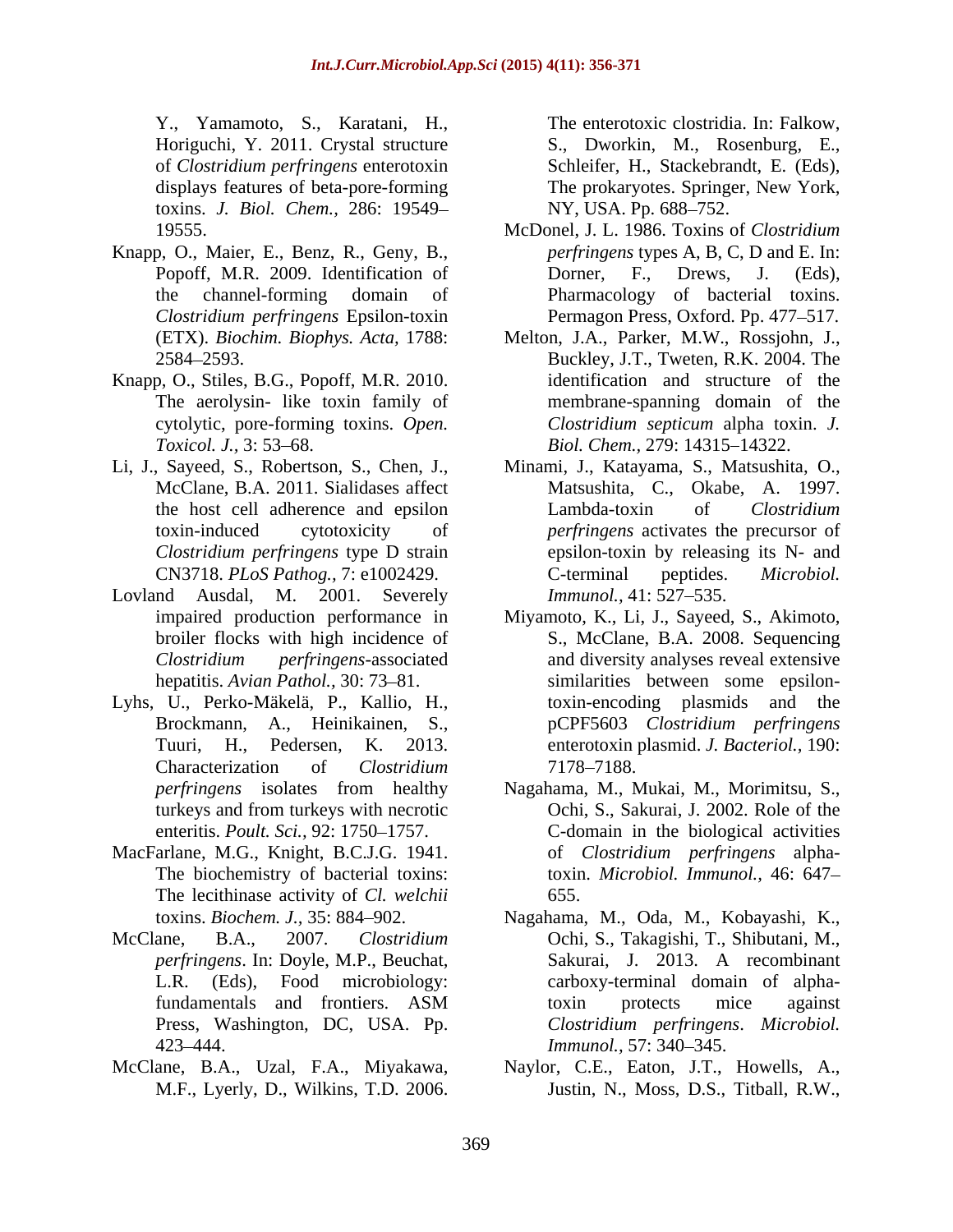Basak, A.K. 1998. Structure of the key *perfringens* type D. *Infect. Immun.,* 58: toxin in gas gangrene. *Nat. Struct.*

- Neeson, B.N., Clark, G.C., Atkins, H.S., Lingard, B., Titball, R.W. 2007. *Anaerobe*, 30: 220–238. 43: 161 165. colonization. *PLoS One,* 10(3).
- Shimizu, T. 2013. Unique regulatory enterotoxin production in *Clostridium*
- Oliveira, D.M., Pimentel, L.A., Pessoa, A.F., Dantas, A.F., Uzal, F., Riet-
- Olkowski, A.A., Wojnarowicz, C., Chirino consideration based on ultra-structural Biochem., 136: 569–574.
- Production of a non-toxic site-directed *Immun.*, 78: 495–504.
- Pedersen, K., Bjerrum, L., Heuer, O.E., Lo *Clostridium perfringens* in broiler
- Williamson, E.D., Kelly, D.C. 1990.

2487 2492.

- Biol., 5: 738–746. **Popoff, M.R. 2014. Clostridial pore-forming** toxins: powerful virulence factors. *Anaerobe,* 30: 220–238.
- Analysis of protection afforded by a Redondo, L.M., Carrasco, J.M., Redondo, *Clostridium perfringens* alpha-toxoid E.A., Delgado, F., Miyakawa, M.E., against heterologous clostridial 2015. *Clostridium perfringens* type E phospholipases C. *Microb. Pathog.,* virulence traits involved in gut
- Ohtani, K., Hirakawa, H., Paredes-Sabja, D., Richard, J.F., Mainguy, G., Gibert, M., Tashiro, K., Kuhara, S., Sarker, M.R., Marvaud, J.C., Stiles, B.G., Popoff, mechanism of sporulation and across polarized CaCo-2 cells. Mol. M.R. 2002. Transcytosis of iota-toxin across polarized CaCo-2 cells. *Mol. Microbiol.,* 43: 907–917.
	- *perfringens*. *J. Bacteriol.,* 195: 2931 Rood, J.I., Cole, S.T. 1991. Molecular 2936. 2003 genetics and pathogenesis of genetics and pathogenesis of *Clostridium perfringens*. *Microbiol. Rev.*, 55: 621–648.
	- Correa, F. 2010. Focal symmetrical Sakurai, J., Duncan, C.L. 1977. Purification encephalomalacia in a goat. *J. Vet.* of beta-toxin from *Clostridium Diagn. Invest.,* 22: 793 796. *perfringens* type C. *Infect. Immun.,* 18: of beta-toxin from *Clostridium*  741 745.
	- Trejo, M., Laarveld, B., Sawicki, G. Sakurai, J., Nagahama, M., Oda, M. 2004. 2008. Sub-clinical necrotic enteritis in *Clostridium perfringens* alpha-toxin: broiler chickens: novel etiological characterization and mode of action. *J. Biochem.,* 136: 569–574.
- and molecular changes in the intestinal Sayeed, S., Li, J., McClane, B.A. 2010. tissue. *Res. Vet. Sci.,* 85: 543 553. Characterization of virulence plasmid Oyston, P.C.F., Payne, D.W., Havard, H.L., Williamson, E.D., Titball, R.W., 1998. *perfringens* type B isolates. *Infect.* diversity among *Clostridium Immun.,* 78: 495–504.
	- mutant of *Clostridium perfringens* Sayeed, S., Li, J., McClane, B.A., 2007. epsilon-toxin which induces protective Virulence plasmid diversity in immunity in mice. *Microbiology,* 144: 333 341. isolates. Infect. Immun. 75, 2391 Virulence plasmid diversity in *Clostridium perfringens* type D 2398.
- Fo Wong, D.M., Nauerby, B., 2008. Schoepe, H., Neubauer, A., Schlapp, T., Reproducible infection model for Wieler, L.H., Baljer, G. 2006. chickens. *Avian. Dis.,* 52: 34 39. variant 121A/91-R212H protects mice Percival, D.A., Shuttleworth, A.D., against Clostridium perfringens Immunization with an alpha toxin against *Clostridium perfringens* alphatoxin. *Anaerobe,* 12: 44 48.
	- Anti-idiotypic antibody-induced Shatursky, O., Bayles, R., Rogers, M., Jost, protection against *Clostridium*  B.H., Songer, J.G., Tweten, R.K. 2000. *Clostridium perfringens* beta-